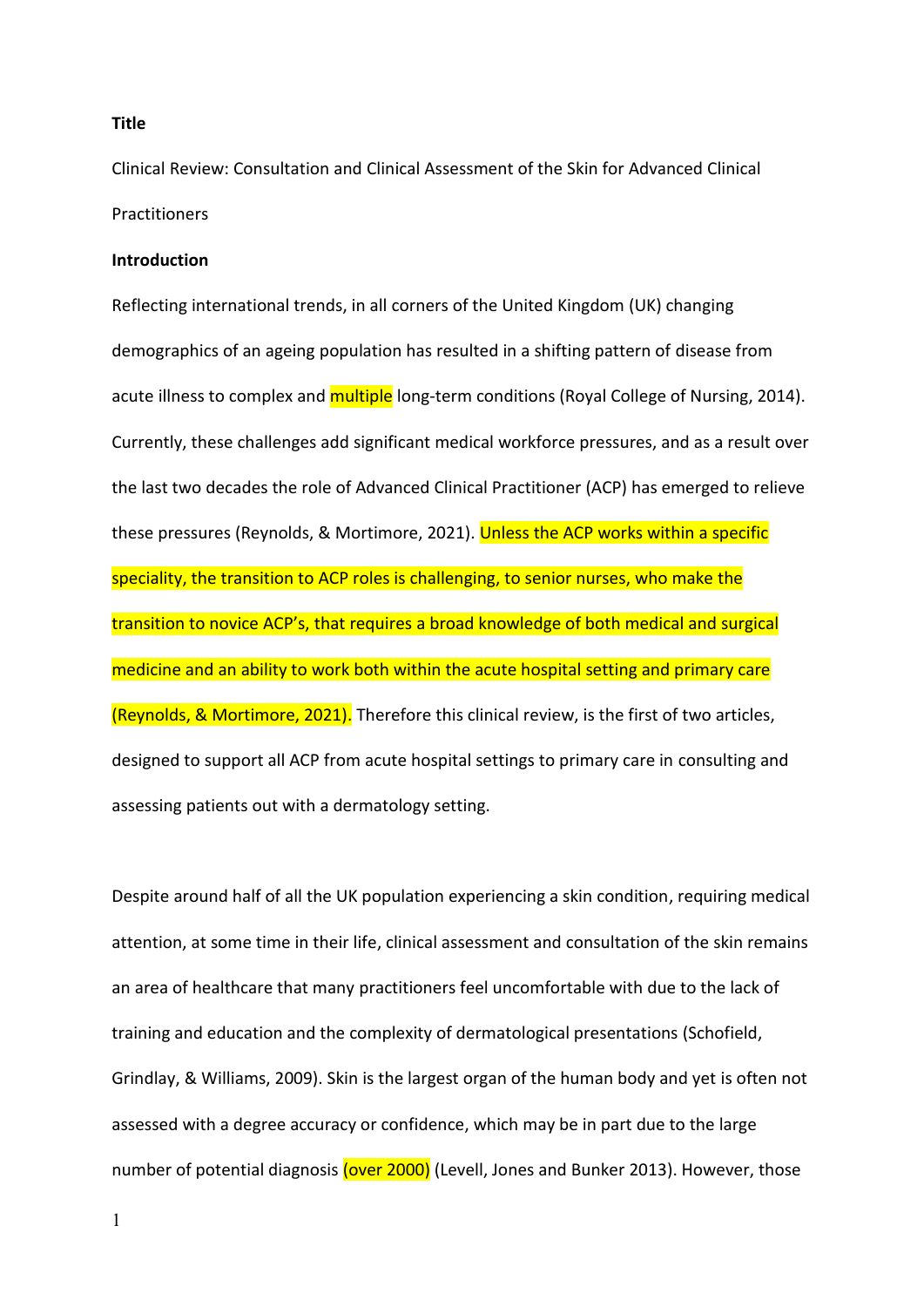with less familiarity of dermatological conditions, can develop their knowledge and experience, to be able to offer a safe assessment and appropriate referral through acquisition of a systematic and thorough history and assessment. This clinical review presents some key elements to history taking, consultation and assessment specific to reviewing a patient with a skin compliant, to help ACPs develop confidence and knowledge.

The importance of developing knowledge on skin conditions cannot be underestimated. Skin conditions can range from minor conditions, resolved with over the counter preparations to more life-threating situations which can result in intensive treatment. ACP will encounter skin conditions in every speciality and therefore require a sound knowledge base of skin disorders and assessment is key to dispel patient concerns about contagiousness, and understand the social and psychological impact of any skin disease.

The first clinical review will specifically focus on advanced clinical assessment of the skin. This will be structured using a standardised approach to clinical assessment with a specific focus on **dermatology** conditions. While there are a range of consultation models that ACP use to support practice, it is beyond the scope of the clinical review to critique consultation models and as such a standardised approach has been adopted, so the reader can adapt to suit their own consultation style. This article assumes the ACP will have knowledge and understanding of normal skin health, which is required prior to being able to consult a patient with a skin complaint, and is beyond the scope of this article to address.

#### **The Consultation**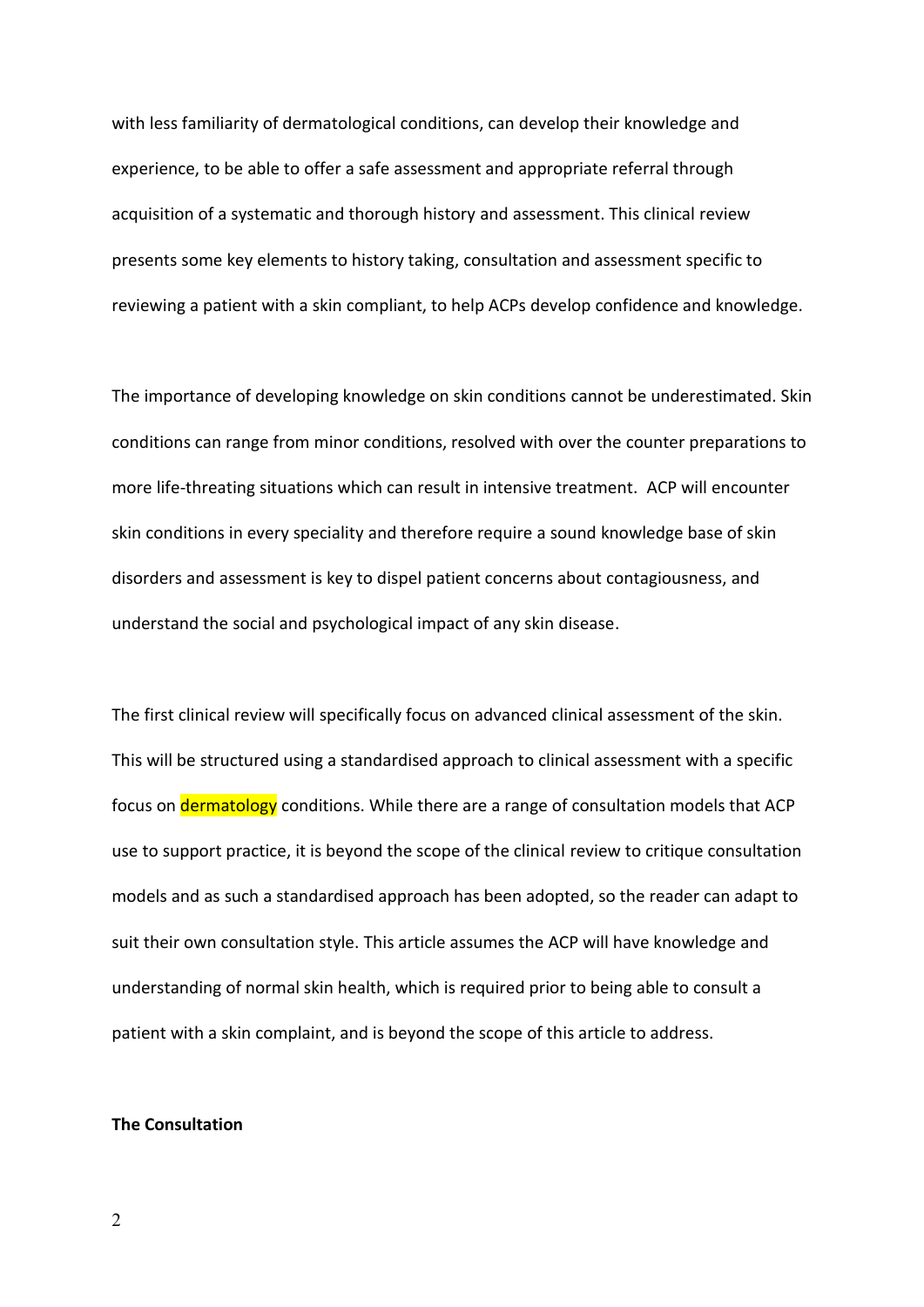As with any consultation, when obtaining a history, questions should be presented in an open and sensitive manner. This is particularly pertinent for a skin complaint as patients may not know the specific language to use or be embarrassed or concerned and could result in key information or red flags being missed. The ACP should present themselves in a professional manner using open body language and engaging the patient to ensure that they feel they are being listened to. There are a range of tools to aid and support effective communication during a consultation, such as, SOLER (Egan 1986) (Table 1.). ACPs should utilise both verbal and non-verbal communication skills when engaging in any consultation and tools such as SOLER support this. The clinical environment also requires consideration before a consultation takes place. Particularly, due to the impact of Covid-19 and resultant social distancing and the use of masks and other personal protective equipment (PPE) as these can be a limiting factor to the consultation for both the patient and ACP. The room should be well lit and quiet if possible to allow for both lip reading and consider any hearing impairments. Additionally, tinnitus is now more common side effect post-Covid and should be a consideration prior to consultation in not just the elderly population. See-through masks if available can be a supportive aid for lip reading patients.

Verbal communication skills have never been so important, particularly with changes in consultation practices, such as telephone and internet consultations increasing exponentially, especially during the Covid-19 pandemic (Rubinelli, Myers, Rosenbaum, and Davis, 2020). However this does come with increased difficulties and rely on refined and well developed communication skills. This is where the use of photographs and webcams may be of benefit for the consultation and assessment of a patient with a skin complaint, however ideally skin consultation should take place in person whenever possible to allow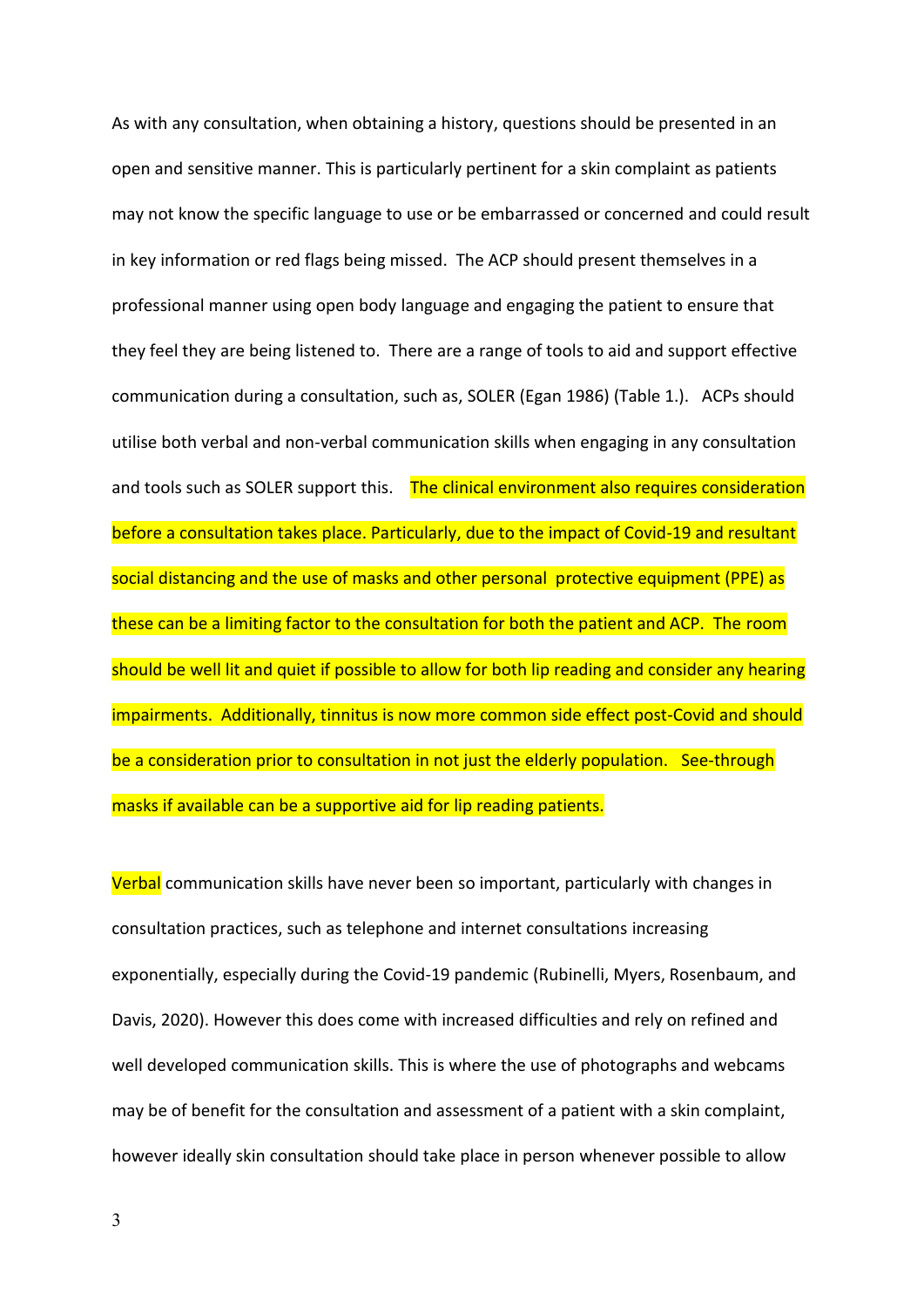the ACP to inspect and palpate the area (Chiang and Verbov 2020). Non-verbal communication, particularly in a dermatology focused consultation, also should be considered in line with infection control and social distancing guidelines. The use of touch for both patient and clinician in this context is important to begin to develop rapport and break down any concerns the patient may have due to their skin complaint. The act of shaking hands and touching the patient in their welcome can provide reassurance and acceptance for the patient in this act.

Patient privacy and comfort is important to optimising history taking and allowing the patient to feel comfortable enough to share their 'story'. Skin conditions can often be a source of anxiety or embarrassment for the patient and they may not have previously shared or discussed their condition with anyone else. ACPs must consider the setting of the consultation and how they can, best ensure, that privacy and dignity can be achieved during the consultation.

# **Demographics**

Patient demographics can provide some clues to the potential cause of the skin condition. Some key demographics for ACPs to consider prior to meeting a patient are detailed below. These are usually able to be ascertained prior to the consultation, depending on the setting, and a thorough review of medical notes or online and can help an ACP identify key areas to focus on dependent on the patient demographics prior to initiating the consultation. If you can access information of key patient demographics, this is helpful if this is a newer area of practice for the ACP, and prior consideration of key points can assist the consultation process for both the ACP and patient.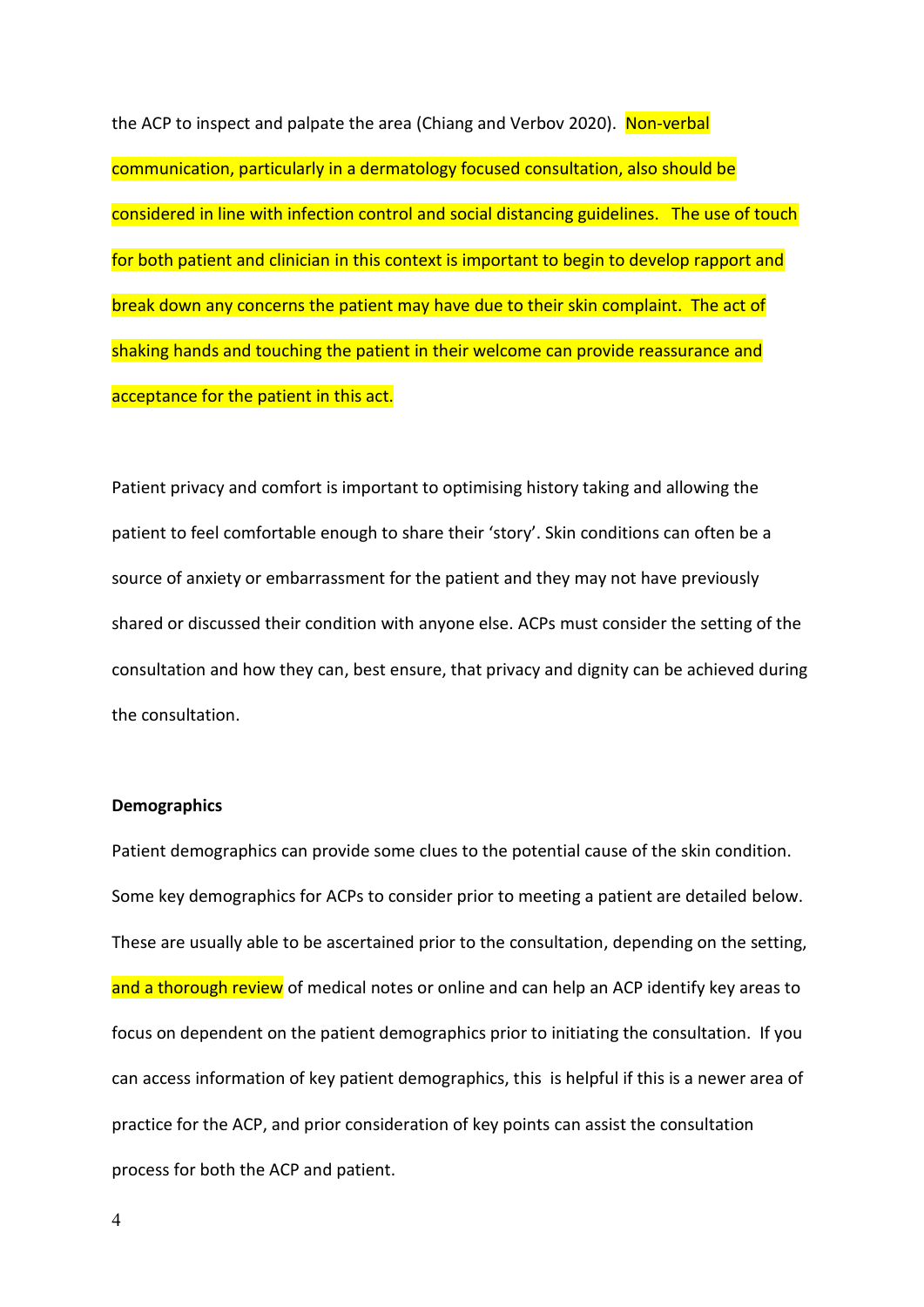Key demographic details include, age and in particular the extremes of age can offer higher risks for particular skin conditions. Young children are more likely to contract infectious diseases such as hand, foot, mouth and impetigo. In adults the likelihood of malignancy increases with age. The sex of a patient may also offer clues to conditions that are more or less likely than others. For example adult acne for example is more likely to occur in adult women than men, whilst men are more likely to suffer from infectious skin conditions (Tan,& Bhate 2015).

The patient's race may also be a factor in considering or excluding certain skin conditions. Patients with higher levels of melanin (highest levels found in African and Indian ethnic skin types) (Alaluf et al, 2002) are more likely to experience post-inflammatory hyperpigmentation, keloid scarring, and dermal melanocytosis (Slate grey nevi also known previously as Mongolian blue spot) (Kundu & Patterson, 2013). A patient's country of residence or previous habitation can suggest a higher incidence of certain conditions. Leprosy and cutaneous tuberculosis, whilst rarely seen in the UK have much higher levels of prevalence in other parts of the globe (PHE, 2012., Santos et al. 2014). Additionally, as many retired people spend more time abroad, sun exposure without adequate protect, can result in higher levels skin cancer.

# **History of Presenting Complaint**

For ACPs, obtaining a history of a patient presenting complaint is a key component of their clinical role. A history allows regardless of the **affected** body system or presenting complaint, the key elements that should be included and despite focusing on the

5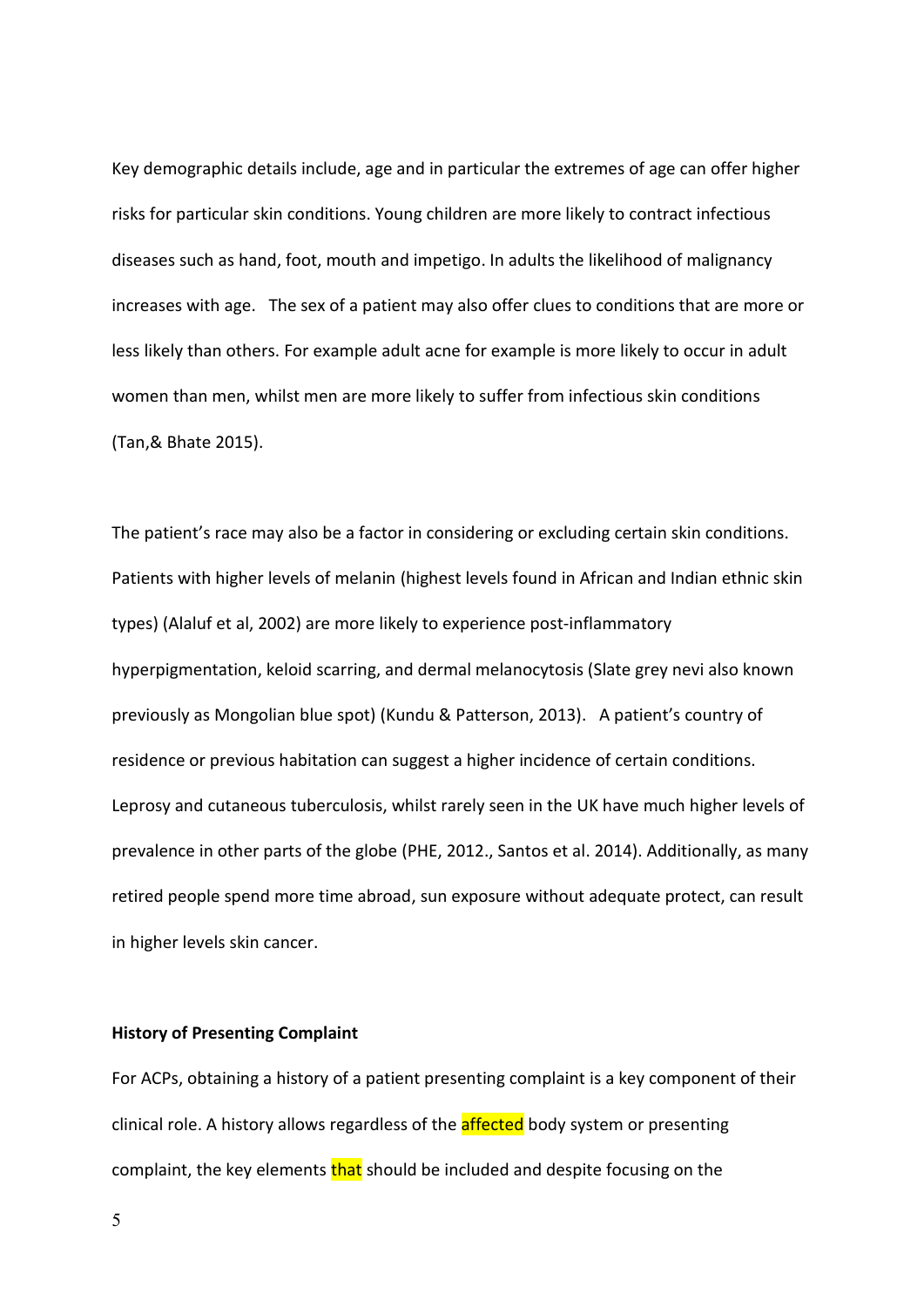integumentary system, a full history should always be taken to ensure a through picture of the patient. The SOCRATES mnemonic acronym is a useful tool when obtaining a patient history which is traditionally used for assessing pain (Manna, Sarkar, & Khanra. 2015). Therefore in Table 2 we have clearly aligned and detailed the questioning for a dermatology based assessment using SOCRATES as a prompt.

Ensuring that the history and exam is clearly documented. This should include a description of the patient and how they present to you at the consultation. The patient's understanding of the disorder and how it has impacted on them and those around them is a vital part of an effective and holistic consultation. Considering the use of open questions and time for patients and carers to respond in their own time and words is key here to support the use of their own words and for the patient to feel listened to. Gaining insight into the patients knowledge and feelings can be of benefit too and this can also be undertaken in a systematic fashion with use of mnemonics such as ICE (Ideas, concerns, and expectation) (Matthys et al. 2009).

Once the history taking had been completed, it is good practice to summarise the history of presenting complaint back to the patient and/or carer for an effective way of allowing the patient to offer any relevant information that had not been gained so far. This can also be used as a mechanism to correct any information that may have been incorrectly interpreted (Lloyd & Craig, 2007). It is at this stage of the consultation that the patient can be informed of the next steps, allowing them to prepare for the further questioning and upcoming examination. This can also allow the ACP to collect their thoughts and consider how to progress their line of enquiry and consider potential differential diagnosis.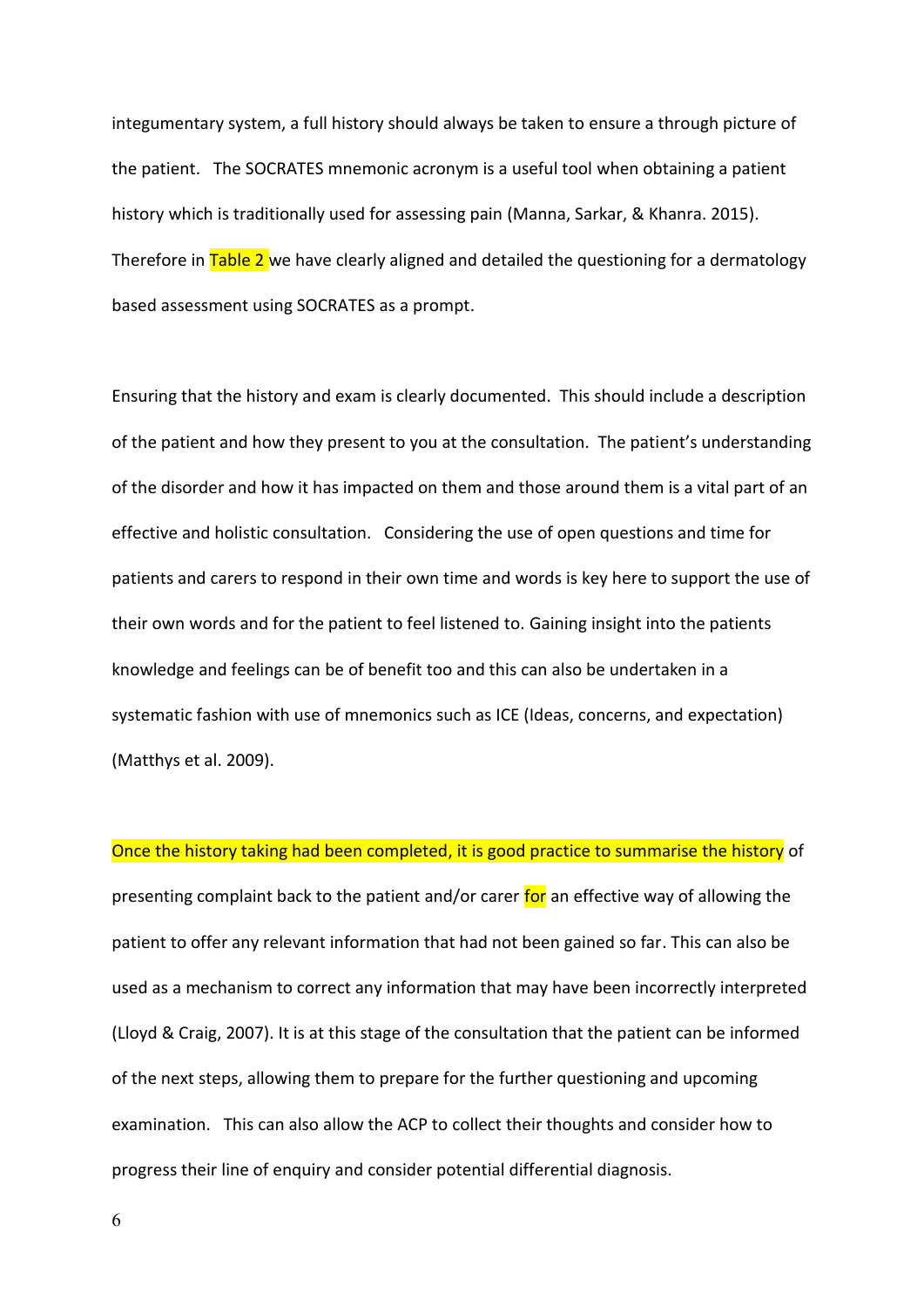# **Systemic Enquiry**

The systemic enquiry allows for a brief overview of the other body systems whether or not relevant to the presenting complaint. This process ensures that symptoms not previously mentioned are picked up on and may uncover clues to the presenting complaint. This includes the following body systems and points to include in the assessment:

- *Cardiovascular* Chest pain, palpitations, oedema etc.
- *Respiratory* Shortness of breath, wheeze, cough, dyspnoea etc.
- *Gastrointestinal/Genitourinary* Nausea, vomiting, diarrhoea, urinary symptoms, abdominal pain, menstruation related issues etc.
- *CNS/systemic* Headache, visual/auditory disturbances, fevers, fits/faints/funny turns etc.

### **Past Medical History**

This is a vital step in the history taking as skin conditions are often associated with underlying conditions such as diabetes, atherosclerotic disease, sarcoidosis, and heart failure. Asking whether any conditions are well controlled, their impact on the patient and their lifestyle as well as any associated appointments/surgery/investigations/procedures that have occurred or are awaited are also important as part of the skin consultation. Determining any allergies are an important step, the trigger and nature of reaction should be documented. This is an important consideration for a dermatology assessment as allergies can present as skin irritation.

### **Medication Review**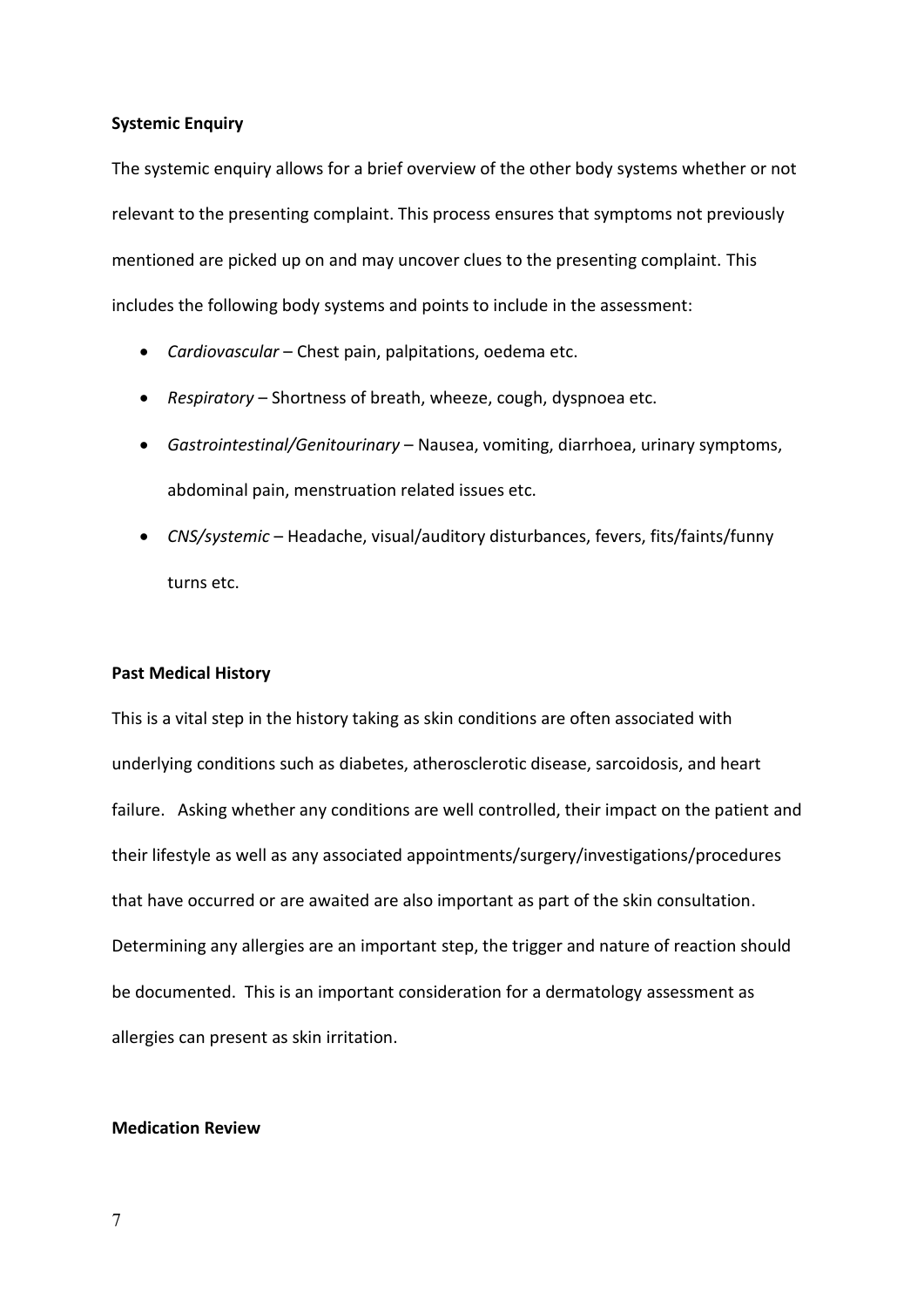Skin conditions may be triggered or worsened by medications including over the counter (OTC), prescribed, herbal, illegal, and homeopathic. Common medications that cause a trigger are allopurinol, antibiotics, ibuprofen, and phenytoin (Cho, Yang, & Cho, 2017). It is therefore essential that an ACP obtain a full and thorough drug history, including previous drug allergies however mild. Considering checking electronic records to align with the information provided allows for any nuances to be clarified or omissions to be questioned with the patient at this time.

Recreational drug use should be explored as there is an increased risk of conditions such as necrotising fasciitis associated with intravenous drug use. Skin complaints can manifest from infections such as hepatitis B, HIV, and hepatitis C which are all also of higher prevalence in intravenous drug users. This information should be gathered in a non-judgemental manner to ensure that a therapeutic patient-professional relationship is maintained.

#### **Family History**

Some skin conditions such as melanoma, eczema, psoriasis, and ichthyoses are all associated with familial trends (internal factors). This should not be confused with environmental causes of skin conditions where those living in the same conditions present with a skin condition secondary to environmental causes or even contagious diseases (such as scabies) transmitted through living arrangements (external factors) (Table 3).

### **Social History**

Travel history is an important factor to consider during a consultation of the skin. History of sunlight exposure as well as environmental or geographical risks should be obtained.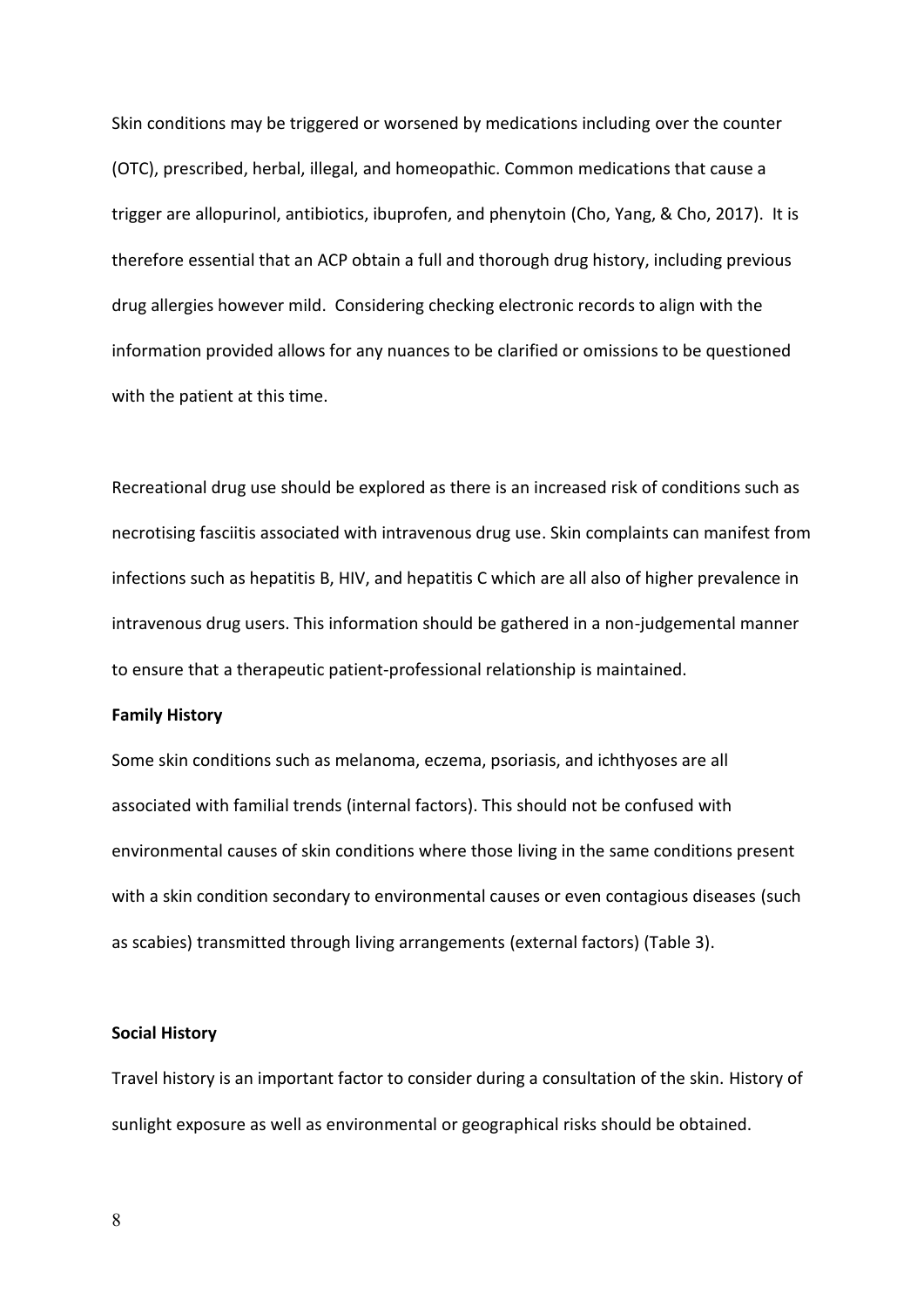Activities undertaking whilst travelling, alongside hobbies and pastimes that the patient partakes in at home may offer insight into the presenting complaint. Open water swimming is becoming more popular but alongside the obvious health benefits it may have a negative impact on skin health such as 'swimmers itch' (Baldassarre et al. 2017). Other outdoor hobbies may be of risk to the skin, particularly without the use of appropriate sunscreen/UV protection. Conditions such as cutaneous larva migrans and insect bites may present in patients who are returning from travel, it is important therefore to obtain not only a succinct travel history but a detailed account of activities undertaken whilst abroad.

A thorough smoking and alcohol history is important as many skin conditions, such as psoriasis, can be triggered or worsened from these activities. The patients occupation, and indeed past occupations may be relevant and should be probed. Occupational hazards such as PPE, chemicals, and work environment are potential causes for some common presentations.

Finally, the patients living arrangements, who is in the house, pets, and location of home may play a part in helping to include or exclude a potential diagnosis. Any recent changes in time spent at home or in different environments

#### **Examination**

Prior to the physical examination, if possible to conduct, it is useful to recap the information provided again. This gives the patient a second opportunity to offer further pertinent history and to clarify any salient points. This pause also allows the practitioner to give a short explanation of the examination process. As many consultations are now online or by

9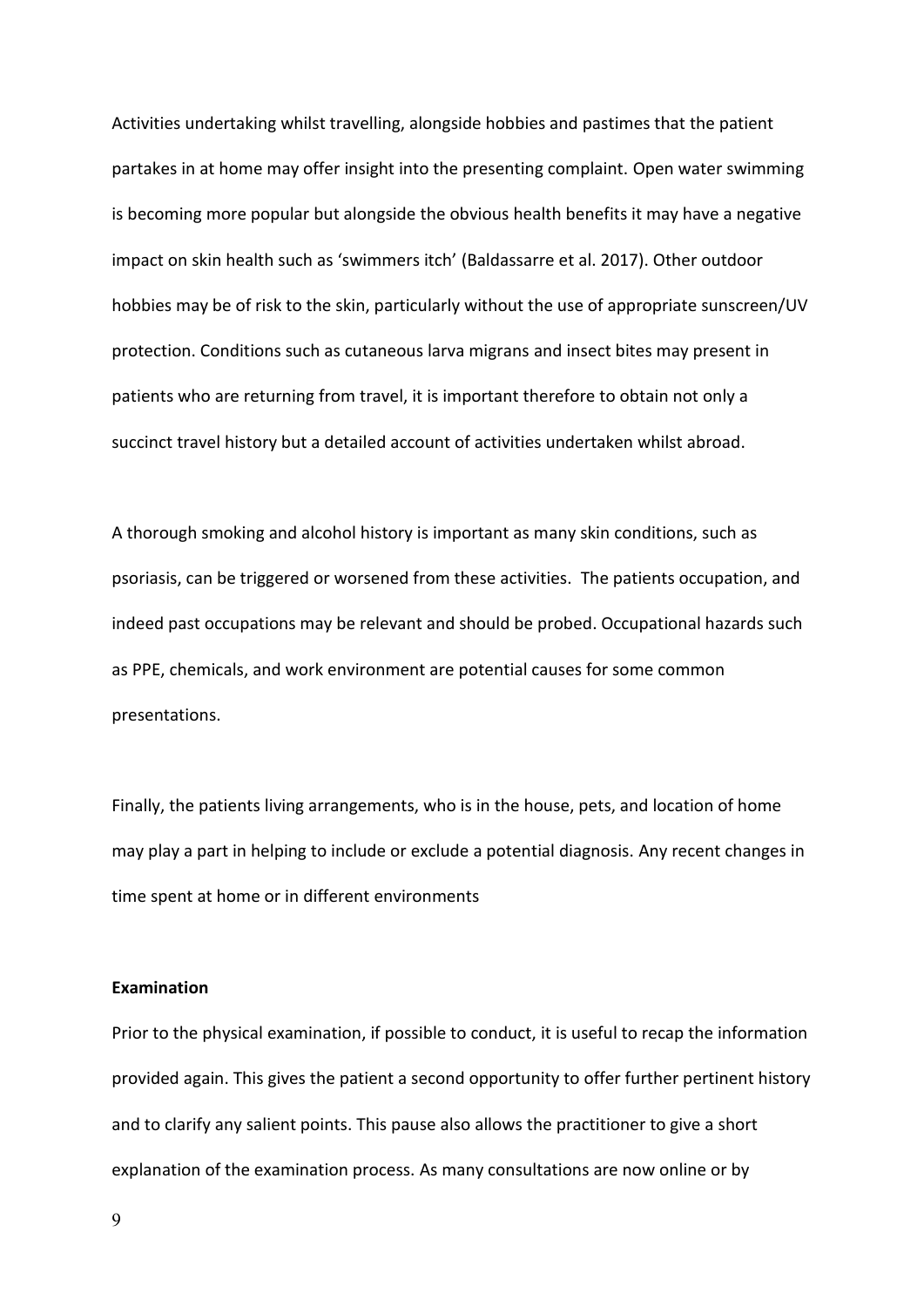telephone it may not be possible to conduct a physical examination at this stage. However, a thorough and structured history may assist the ACP in deciding if they require the patient to attend for a physical examination.

Physical examination of the presenting complaint should be systematic and thorough. Crucially the practitioner should have a good knowledge of normal skin presentation to allow them to identify the abnormal. Ideally the exam should take place in a well-lit, warm, and comfortable setting where patient privacy can be maintained. It may be appropriate, if available, to offer a chaperone for the exam and patient comfort and dignity should be preserved at all times. It may be beneficial to obtain a torch or lamp to aid visual inspection and a dermascope can provide magnification of areas requiring closer examination and palpation (Chiang and Verbov 2020).

A general inspection should be the first step of this process. Start by noting the patient's general appearance and any immediately obvious skin concerns. Note any obvious discomfort or abnormalities displayed by the patient. To examine the presenting skin complaint a basic ABCDEF approach can be adapted to offer an ACP a structure to the exam and ensure comprehensiveness in the assessment.

**A** = Asymmetry – is the lesion/complaint symmetrical or asymmetrical?

**B** = Borders – are these smooth? Irregular? well-defined? ragged?

**C** = Colour – is the skin complaint a consistent colour or variable? Is it very pronounced or faint?

**D** = Diameter – measure the size of the presenting skin complaint or in the instances of wide spread rashes the total body surface area (TBSA) that it covers. Useful tools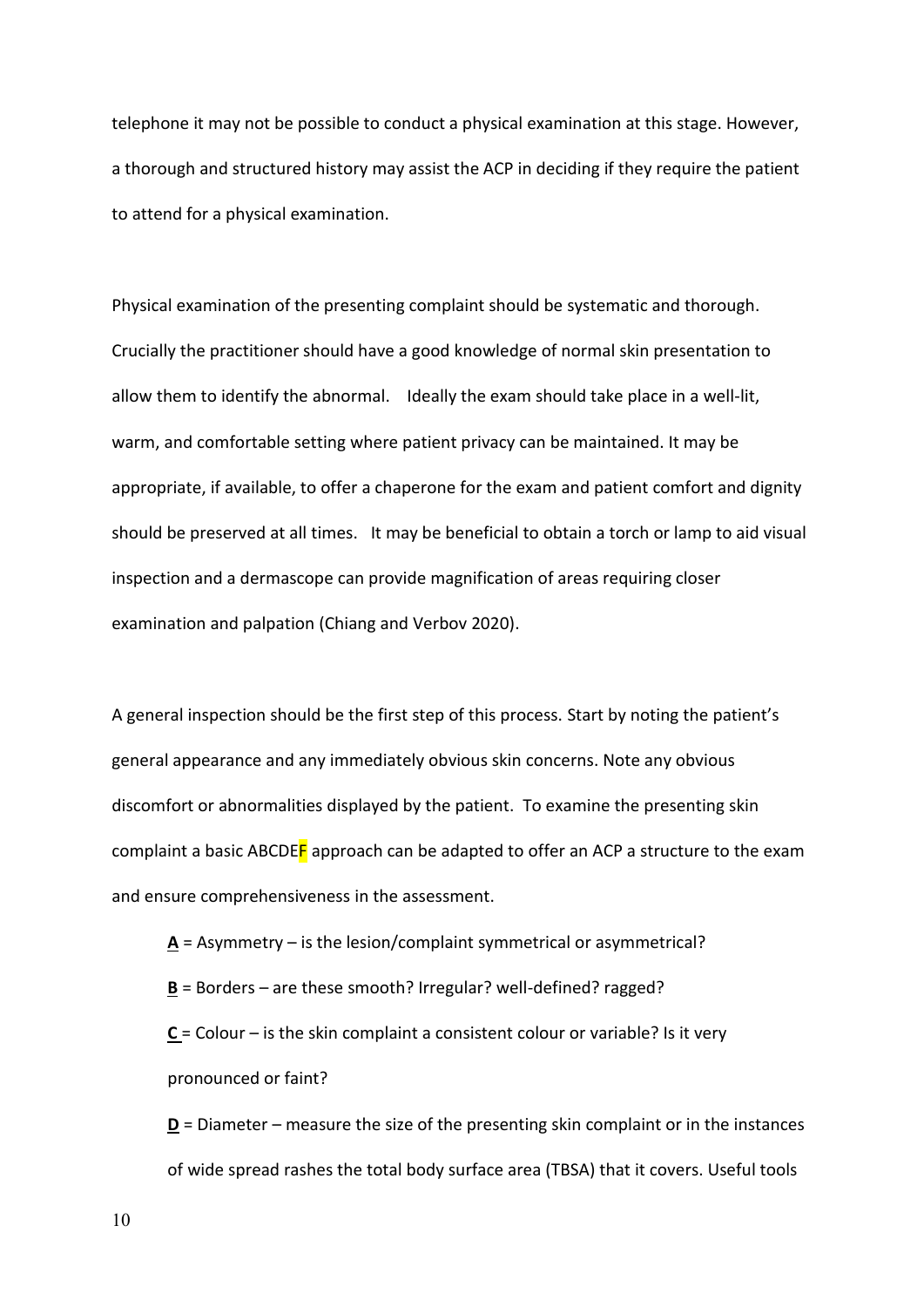for this include the Mersey Burns App (Barnes et al. 2015) and the Wallace Rule of Nines (Wallace, 1951), both of which were developed for assessment of burns TBSA. **E** = Evolving or changing – does the condition show stages of change or development? Does the patient have pictures of it from onset or if it previously appeared differently?

**F** = Funny – does it look different to everything else? "ugly duckling" sign

As well as visual inspection of the presenting skin condition it is useful touch and feel the area. Look for heat, note the texture, swelling, or any other abnormality. An assessment of lymph nodes and a set of observations can also guide diagnosis.

Finally it is then worthy to do a complete skin check including hand and feet (including between fingers and toes and nails), flexural and extensor areas, hair and scalp, mucous membranes, and noting any abnormalities visualised.

#### **Communication and Potential Referral**

Following the Examination, the ACP will need to describe and record the findings and communicate this accurately using appropriate terms. Using medical or dermatological terminology rather than colloquial terms to ensure the correct explanation is given. It may also be pertinent to involve medical photography to document the skin complaint for future review comparison and dissemination (Ratner, Thomas, & Bickers, 1999).

#### **Pulling it all Together**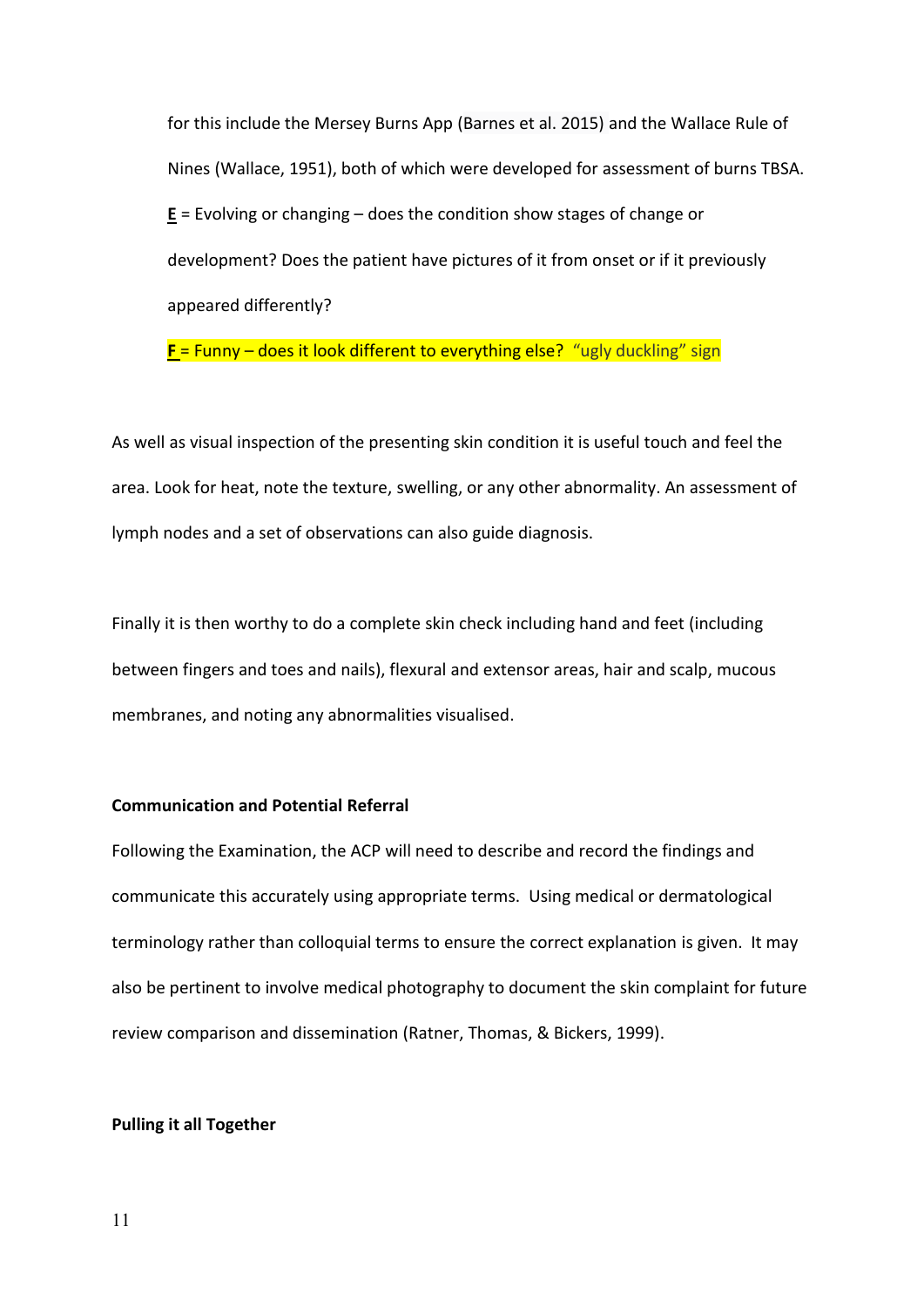Assessing anyone with a skin complaint, requires consideration of the sensitivity of the complaint. Diagnosis, investigation and treatment is a key role for ACPs, and considering a thorough and holistic skin assessment is paramount. For an ACP, developing confidence in skin assessment will ensure that a patient is appropriately assessed and referred as appropriate. For any practitioner, identifying their limitations and seeking experienced support is encouraged and crucial for safe patient care.

### **Conclusion**

Overall as ACP roles continue to increase and work more autonomously then the level of knowledge has also increased. However, despite skin being a common presenting compliant, it is an area ACPs feel less confident to assess. Therefore this clinical review has provided an overview of the key considerations that should be included in the consultation and clinical assessment of the skin. The next article in this two part series will explore the next steps for a novice ACP, considering some differential diagnoses and mimickers, common investigations and treatment options for a patient presenting with a skin complaint. The decision making behind these for Advanced Clinical Practitioners (ACPs) is crucial when caring and supporting a patient with a skin condition/complaint within this role.

# **Key points**

- Despite skin condition being a common presenting compliant this is an area novice ACP feel less confident to assess.
- A thorough and systematic history is an imperative part of any patient consultation including the skin.
- It is important to consider all internal and external factors that may impact on skin.

12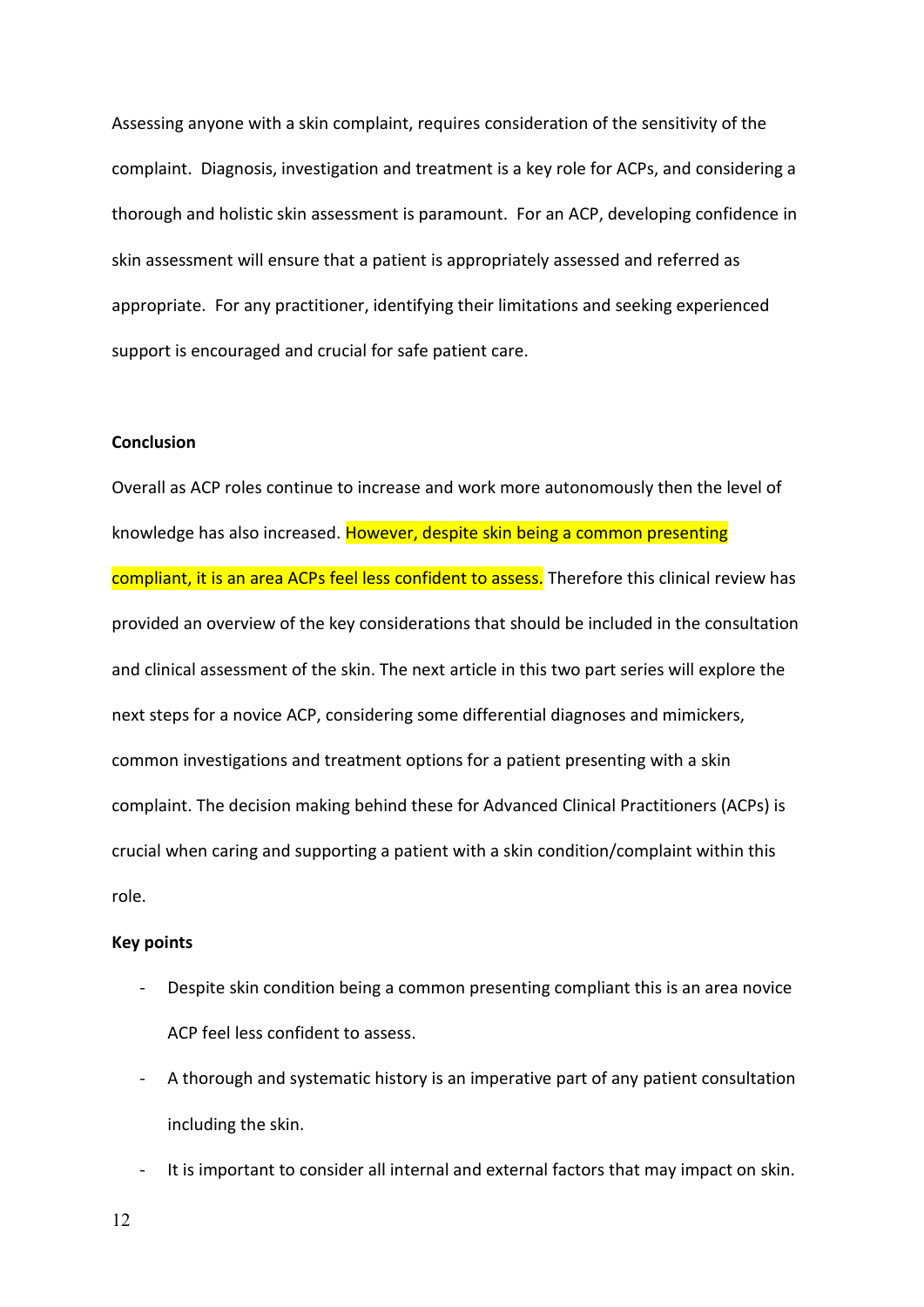- A sound knowledge and understanding of normal skin health is required prior to being able to consult a patient with a skin complaint.

# **Reflective questions**

- 1) What is your current knowledge and understanding of normal skin health and would this support you to consult a patient with a skin complaint?
- 2) Think about key points to remember when approaching a patient who has presented with a skin complaint
- 3) Consider how to support a patient and family who comes under your care and how you would support them within the consultation process when assessing a skin complaint.
- 4) Think about what local services or departments are available for referral or specialist

advice

# **References**

Alaluf S., Atkins D., Barrett K., Blount M., Carter N., & Heath A., 2002. Ethnic variation in melanin content and composition in photoexposed and photoprotected human skin. *Pigment Cell Res*. 15 (2), 112-8.

Baldassarre, R., Bonifazi, M., Zamparo, P., & Piacentini, M. F., 2017. Characteristics and Challenges of Open-Water Swimming Performance. A Review *International Journal of Sports Physiology and Performance* 12. (10) 1275-1284

Barnes J., Duffy A., & Hamnett N., 2015. The Mersey Burns App: evolving a model of validation. *Emergency Medicine Journal.* 32 (8), 637–41.

Chen W., Mempel M., Traidl-Hofmann C., Al Khusaei S., & Ring J., 2010. Gender aspects in skin diseases. *J Eur Acad Dermatol Venereol.* 24 (12), 1378-85

Chiang NYZ., & Verbov J., 2020. *Dermatology A handbook for medical students and junior doctors.* London: British Association of Dermatologists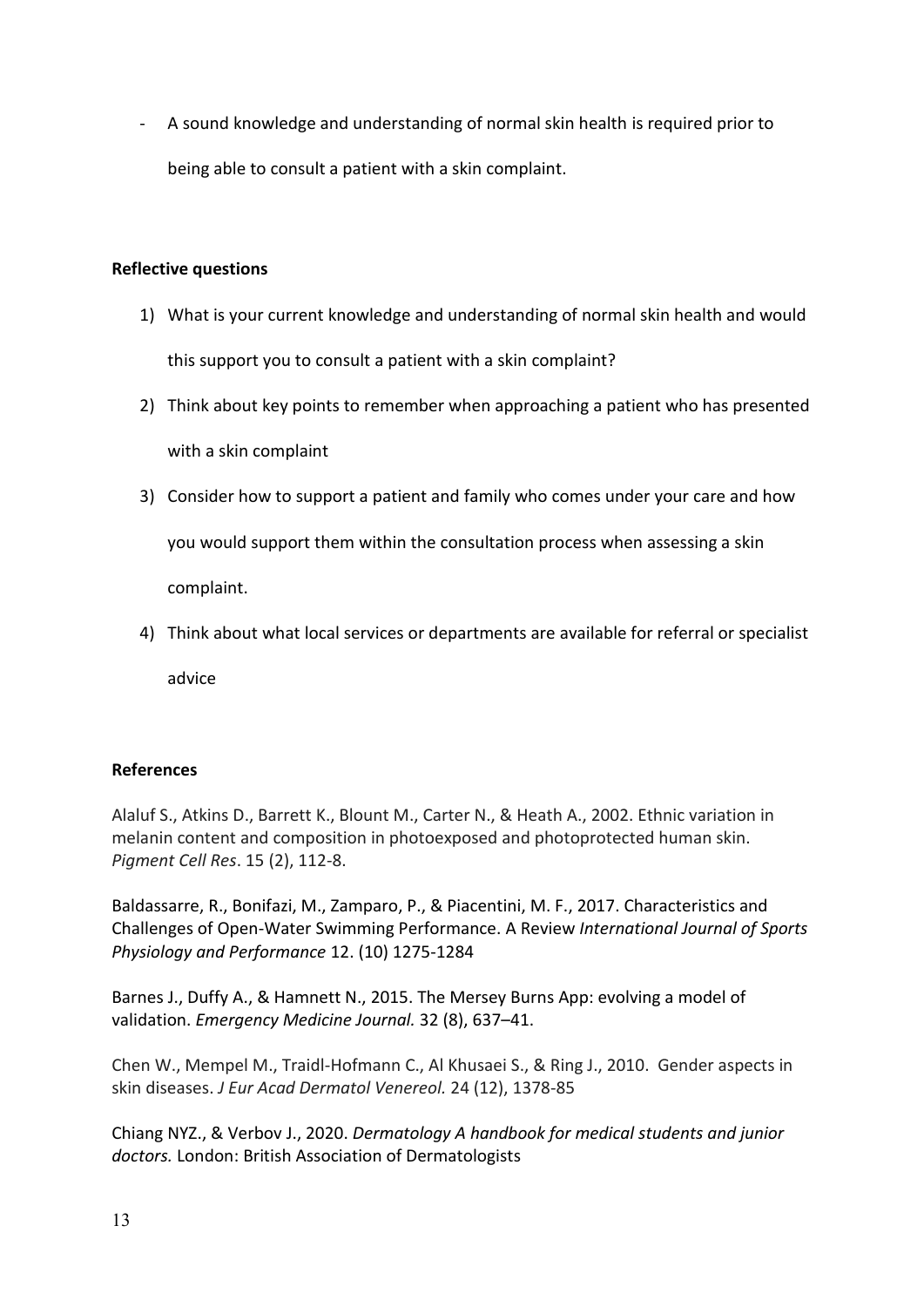Egan G., 1994. *The skilled helper: a problem-management approach to helping*. Pacific Grove: Brooks & Cole Publishing Company.

Finlay, A. Y., & Khan, G. K. (1994). Dermatology Life Quality Index (DLQI)--a simple practical measure for routine clinical use. *Clinical and experimental dermatology*, *19*(3), 210–216. https://doi.org/10.1111/j.1365-2230.1994.tb01167.x

Kundu, R.V., & Patterson, S., 2013. Dermatological condition in skin of colour: Part I. Special considerations for common skin disorders. *Am Fam Physician.* 15 (12), 850-856.

Levell NJ, Jones SK and Bunker CB (2013) Dermatology p81 – 89 IN Royal College of Physicians. *Consultant physicians working with patients*, revised 5th edition (online update). London: RCP, 2013

Lloyd, H., & Craig, S., 2007. A guide to taking a patient's history. *Nursing standard* 22 (13), 42-8.

Manna A., Sarkar SK., & Khanra LK., 2015. An internal audit into the adequacy of pain assessment in a hospice setting. *BMJ Support Palliative Care*. 5 Suppl 1:A19-20.

Matthys, J., Elwyn, G., Van Nuland, M., Van Maele, G., De Sutter, A., De Meyere, M., & Deveugele, M., 2009. Patients' ideas, concerns, and expectations (ICE) in general practice: impact on prescribing. *The British journal of general practice: the journal of the Royal College of General Practitioners*. *59*(558), 29–36.

Public Health England., 2012. Memorandum on leprosy. London: Public Health England

Ratner, D., Thomas., C.O., & Bickers D., 1999. The uses of digital photography in dermatology. *Journal of the American Academy of Dermatology*. 41 (5), 749-756

Reynold, J., & Mortimore, G. (2021). Transitioning to an ACP: a challenging journey with tribulations and rewards. *British Journal of Nursing*. 30 (3), 166.

Royal College of Nursing., 2014. *Moving Care to the Community: An International Perspective*. London. Royal College of Nursing

Rubinelli, S., Myers, K., Rosenbaum, M., & Davis, D., 2020. Implications of the current COVID-19 pandemic for communication in healthcare. *Patient education and counseling*, *103*(6), 1067–1069.

Santos, J. B., Figueiredo, A. R., Ferraz, C. E., Oliveira, M. H., Silva, P. G., & Medeiros, V. L., 2014. Cutaneous tuberculosis: epidemiologic, etiopathogenic and clinical aspects - part I. *Anais brasileiros de dermatologia*, *89*(2), 219–228.

Schofield, J., Grindlay, D., & Williams, H., 2009. *[Skin conditions in the UK: a health care needs](https://researchprofiles.herts.ac.uk/portal/en/publications/skin-conditions-in-the-uk(65e1618d-a257-4960-aa08-c1e302ae8a8d).html)  [assessment.](https://researchprofiles.herts.ac.uk/portal/en/publications/skin-conditions-in-the-uk(65e1618d-a257-4960-aa08-c1e302ae8a8d).html)* University of Nottingham: Centre of Evidence Based Dermatology.